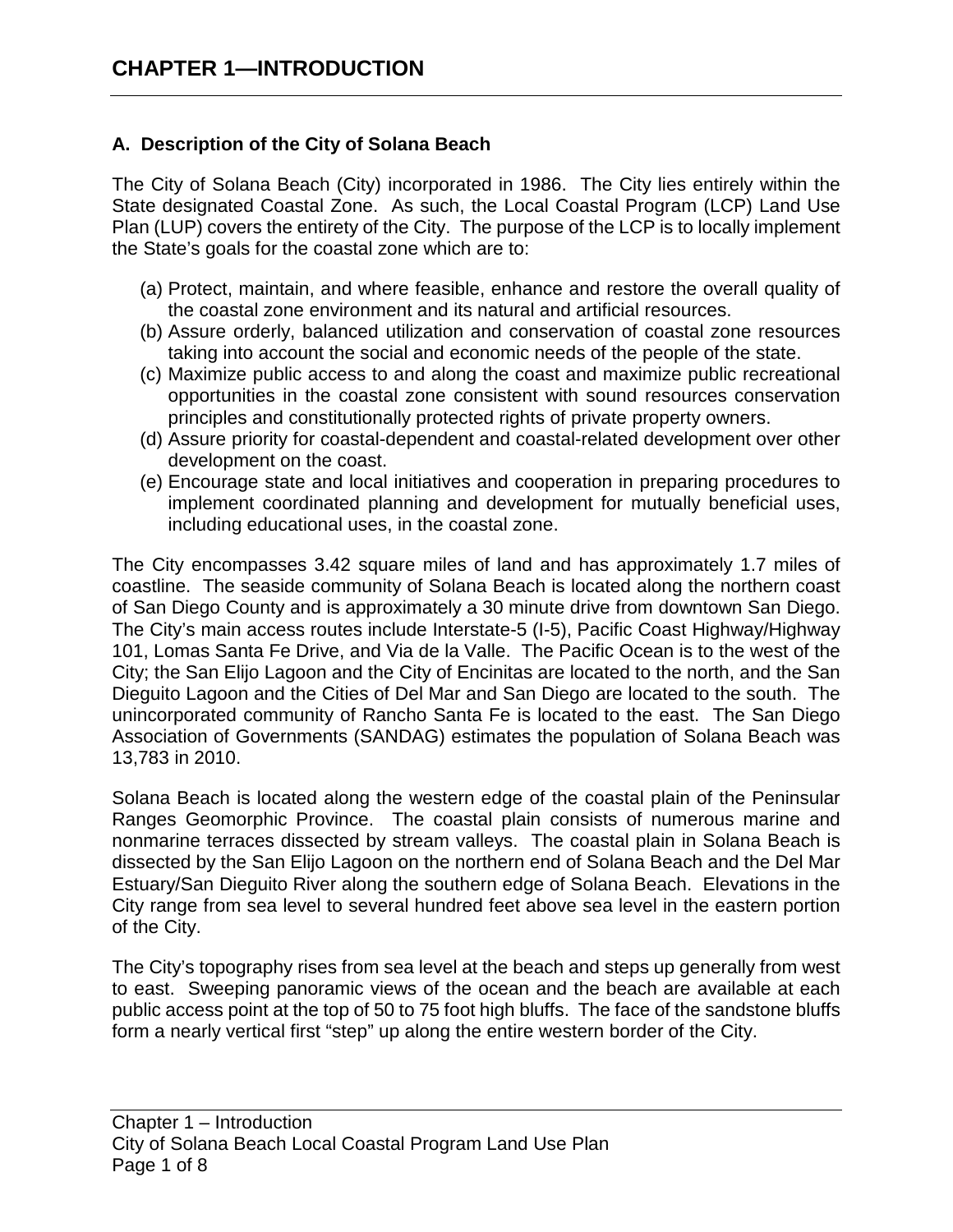# **CHAPTER 1—INTRODUCTION**

For many years, the City of Solana Beach has recognized the problematic issue of managing a developed and actively eroding shoreline. The shoreline includes 1.7 miles of narrow beach, backed with 75+ foot high seacliffs that are developed with single family homes and condominiums. Seacliff erosion is a natural process occurring throughout San Diego County. In the last several decades, erosion has accelerated by the lack of sand replenishment due to the damming of, and mining in, coastal rivers that formerly carried to the ocean much greater amounts of sediment than are currently being delivered. The current approximate rate of erosion averages 0.4 feet per year. However, depending on multiple factors, such as wave action, winter storms, potential sea level rise predictions, and upper bluff irrigation runoff, erosion rates vary. Seacliff erosion is a threat to public recreational use of the beach and to the homes atop the bluffs. These are two of the primary reasons why shoreline protection and management is, and has been, a critical issue in Solana Beach.

Solana Beach is located within the southern half of the Oceanside Littoral Cell. It does not have any major river, stream, or cliff resources that continually provide sufficient sand supply to maintain a wide beach. Thus, in the absence of a long-term beach nourishment and retention program, the City's beaches will continue to experience a net loss of sand. The reach of shoreline from southern Oceanside to northern Del Mar is dependent on longshore transport of sand from the north and south. Longshore sand transport is driven by waves breaking at an angle to the shoreline. Transport is generally southward in winter and northward in summer. Sand also moves onshore and offshore seasonally and in big storm events, substantial amounts of sand may be lost offshore.

Shoreline protection along the coast is common in Solana Beach. Shoreline protective devices include Seawalls, revetments, shotcrete walls/cave infills, notch and dripline infills and mid and upper bluff retention systems. More than 50 percent of the Solana Beach coastline is protected by some type of bluff retention device.

Past actions have substantially slowed the proactive stabilization of the bluffs prior to the significant collapses which in many instances resulted in the need for full-height coastal bluff stabilization. Given proper land use management, bluff retention devices are not inevitable along the entire shoreline of Solana Beach. The City is studying the possibility of installing an artificial reef or headlands to retain sand. The device would be designed to create no adverse effects and could enhance surfing and other recreational opportunities and may lead to improved environmental quality of the beach and shoreline. The LCP provides a mechanism and the encouragement for beach nourishment and sand retention. Beach nourishment is the environmentally preferred means to preclude the inevitability of bluff retention devices along the City's entire shoreline. The unique geology of the coastal area in Solana Beach, regional sand depletion, impacts of inland and coastal development, and the blockage of upland sand sources have all caused the loss of the beach area over time and accelerated the erosion process along the coastal bluffs. It has become clear over time that some improvements including bluff homes, city infrastructure, public facilities, city-owned and non-city-owned utilities were constructed too close to the Bluff Edge. These interrelated factors have impaired recreational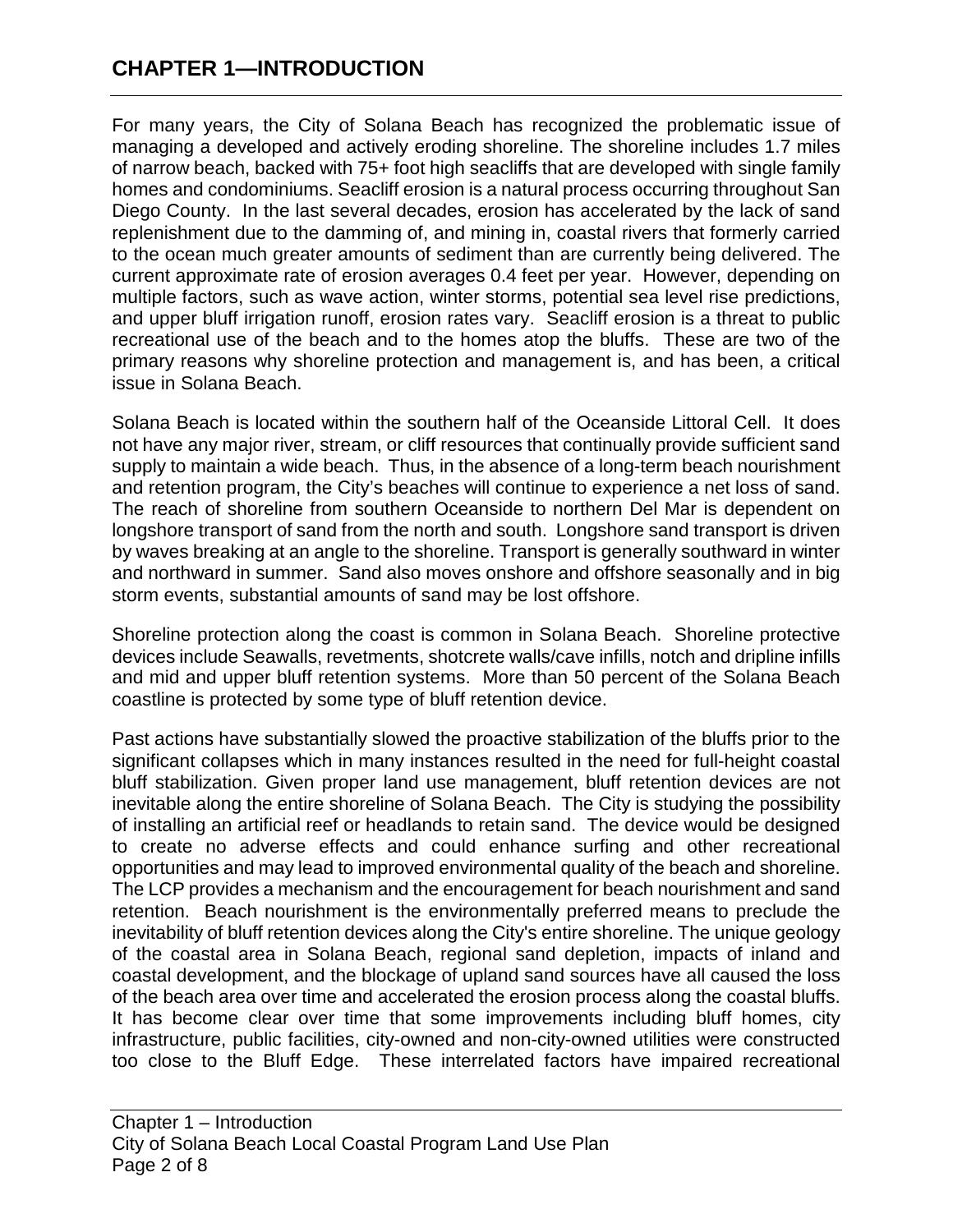opportunities and pose potential threats to safety, and to publicly and privately owned buildings infrastructure and property in Solana Beach.

In addition to the beach bluff formations that exist along the entire western border of the City, the inland areas of Solana Beach offer many public amenities and coastal viewpoints. Pedestrian access is provided to the San Elijo Lagoon County Park and Ecological Reserve, San Dieguito County Park, and the Del Mar Fairgrounds which all border the City. The Lomas Santa Fe Executive Golf Course is a public course that is located in the north eastern quadrant of the City.

The City's award winning Coastal Rail Trail and three pedestrian bridges (Rosa Street, Transit Station and Cliff Street bridges) that cross over the train tracks adjacent to Highway 101 form an elegant linear park, exercise trail and art walk that provides connectivity to the City's commercial district, the beach and the regional bikeway and pedestrian coastal corridor.

The City also maintains three public beach access stairways located at the western terminus of Solana Vista Drive, near the western terminus of Dahlia Drive and the western terminus of Del Mar Shores Terrace and one public ramp access at the terminus of Plaza Drive at Fletcher Cove Park. Public parking is conveniently located at the Transit Station and in 10 public City maintained parking lots within one block of the beach at various locations along South Sierra Avenue and Plaza Street.

The City's town center is located two blocks from Fletcher Cove Park and beach at the intersection of Lomas Santa Fe and Cedros Avenue which is accessible by train and bus services. The Solana Beach Transit Station is located at this intersection and is within a one quarter mile walking distance to the Fletcher Cove Park, the Fletcher Cove Community Center and accessible facilities. A regional bus stop is also located one block east of the Fletcher Cove City park entrance on Plaza Street.

La Colonia Park is the City's largest park and community center, which is accessible and located at the intersection of Hernandez Street and Valley Avenue. The Solana Beach Heritage Museum is located in La Colonia Park. It is housed in the oldest home in Solana Beach, first known as the Molly Glen Ranch House, and now known as the Stevens House. The Susan C. Steven's house was noted on an 1892 plat map, and was moved in 1988 to La Colonia Park from its original location overlooking today's fairgrounds.

Fletcher Cove Park and beach is located at the western terminus of Plaza Street. It provides the City's only beach access vehicle ramp. This wide notch in the bluff is the only opening in the entire bluff face along the City's coastline. It was created in 1924 by artificial erosion of the sandstone bluff using hydraulic blasting with a fire hose. Colonel

Ed Fletcher, the town's founder, created the very large "notch" in the coastal bluff to provide beach access to the surrounding land which he owned and subdivided for sale. Fletcher Cove Park now spans that notched area.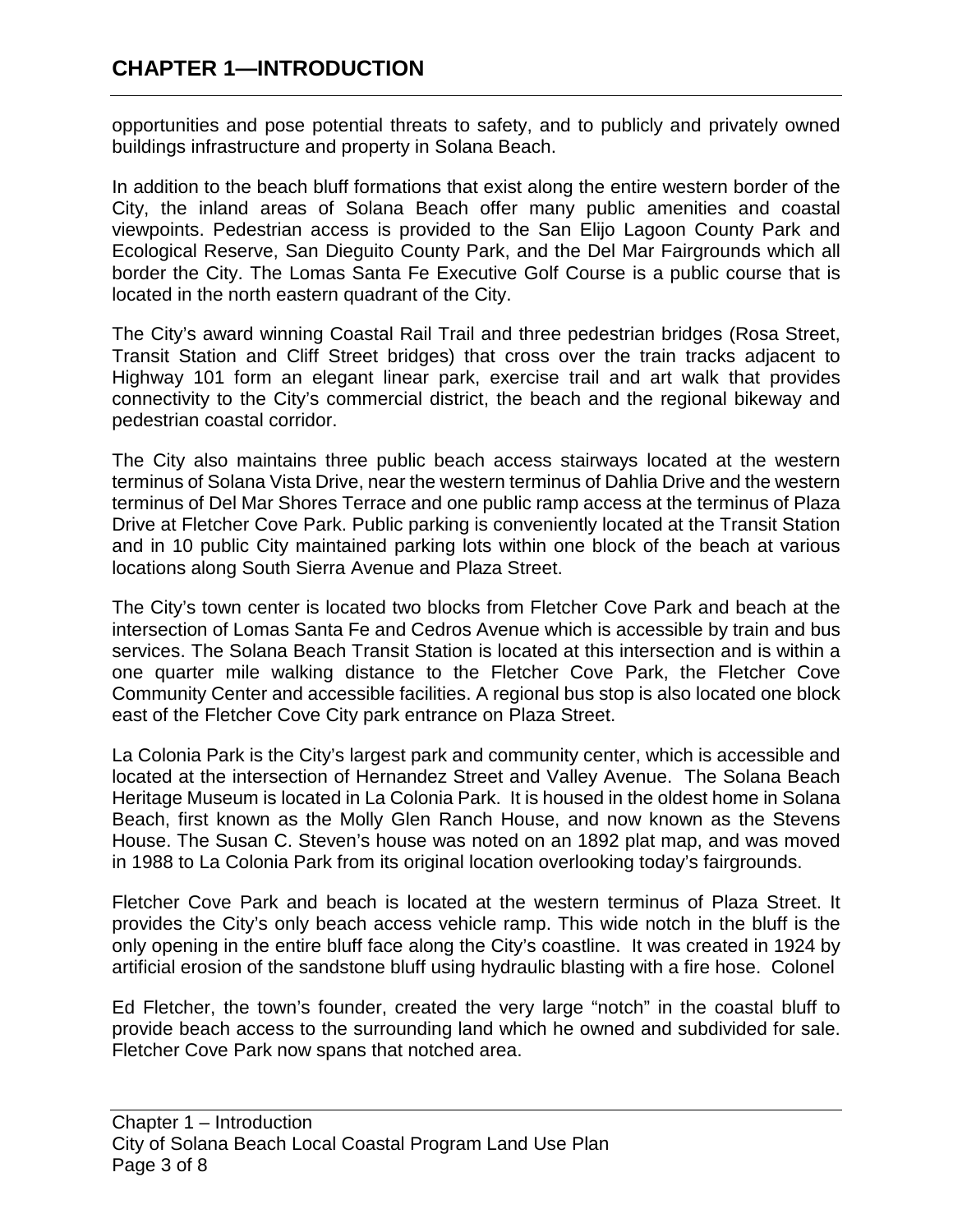# **CHAPTER 1—INTRODUCTION**

Panoramic views of the coast, river valleys and lagoons surround Solana Beach. Coastal views are found at the north and south gateways to the city on Highway 101, and from the train corridor at the same locations. Panoramic views of the Del Mar Fairgrounds, the San Dieguito River Valley and the Pacific Ocean can be seen at various points along Solana Circle east and west. Traveling inland, additional views of the San Dieguito River Valley and the San Elijo Lagoon can be seen from the various points which are discussed further in Chapter 6.

## **B. Local Coastal Planning History**

Efforts to complete a LCP in conformance with the California Coastal Act for Solana Beach have been ongoing since 2000. The Solana Beach LCP/LUP represents a collaborative planning effort initiated by the City and developed over the course of many years with the participation of various interests, including local environmental groups and property owners. With the shared goal of identifying long-term solutions to many of the unique coastal issues found within the City, and the involvement of the various interests participating in the development of this LCP/LUP, the City is committed to achieving a balance of interests, rights and needs in compliance with Coastal Act requirements.

The LCP/LUP is intended to provide a long-term comprehensive land use planning and policy blueprint for the utilization, management and preservation of coastal resources within the City. The planning and development of the City's LCP/LUP involved an Ad-Hoc Council Committee, City Staff as well as a citizen's committee whose members included a representative of CalBeach Advocates, consultants, a former California Coastal Commissioner, the Surfrider Foundation, local policymakers, attorneys, and other local residents. This stakeholders met over the course of five years (from 2004-2009) and provided recommendations and input to the City for its consideration in the drafting of the LCP/LUP. The stakeholders were actively involved in assisting the City with responding to the California Coastal Commission's (CCC's) comments on earlier drafts of the LCP/LUP (including the 2006, 2007, 2008 and 2009 LUPs). The City incorporated a substantial number of their comments and suggestions and much of their work is embodied in this LUP. Moreover, a number of public hearings were held by the City to review drafts of this LCP/LUP and to solicit and receive public input.

The City's LCP consists of (1) a LUP and (2) a Local Implementation Plan (LIP) (i.e., zoning ordinances and maps which together meet the Coastal Act requirements and implement its provisions and policies within the City.

The City has experienced public controversy and litigation in its attempts to balance the needs of the local and sometimes competing interests since its incorporation in 1986. This LCP/LUP draft is the fifth such draft and is the culmination of many years of discussion and debate. This LUP reflects a balance between various interests and is intended to bring certainty to the development process, protect the environment and comply with the requirements of the California Coastal Act of 1976. The essence of the City's LCP/LUP is embodied in its policies and implementation strategies that together create a long-term comprehensive LUP and shoreline management strategy.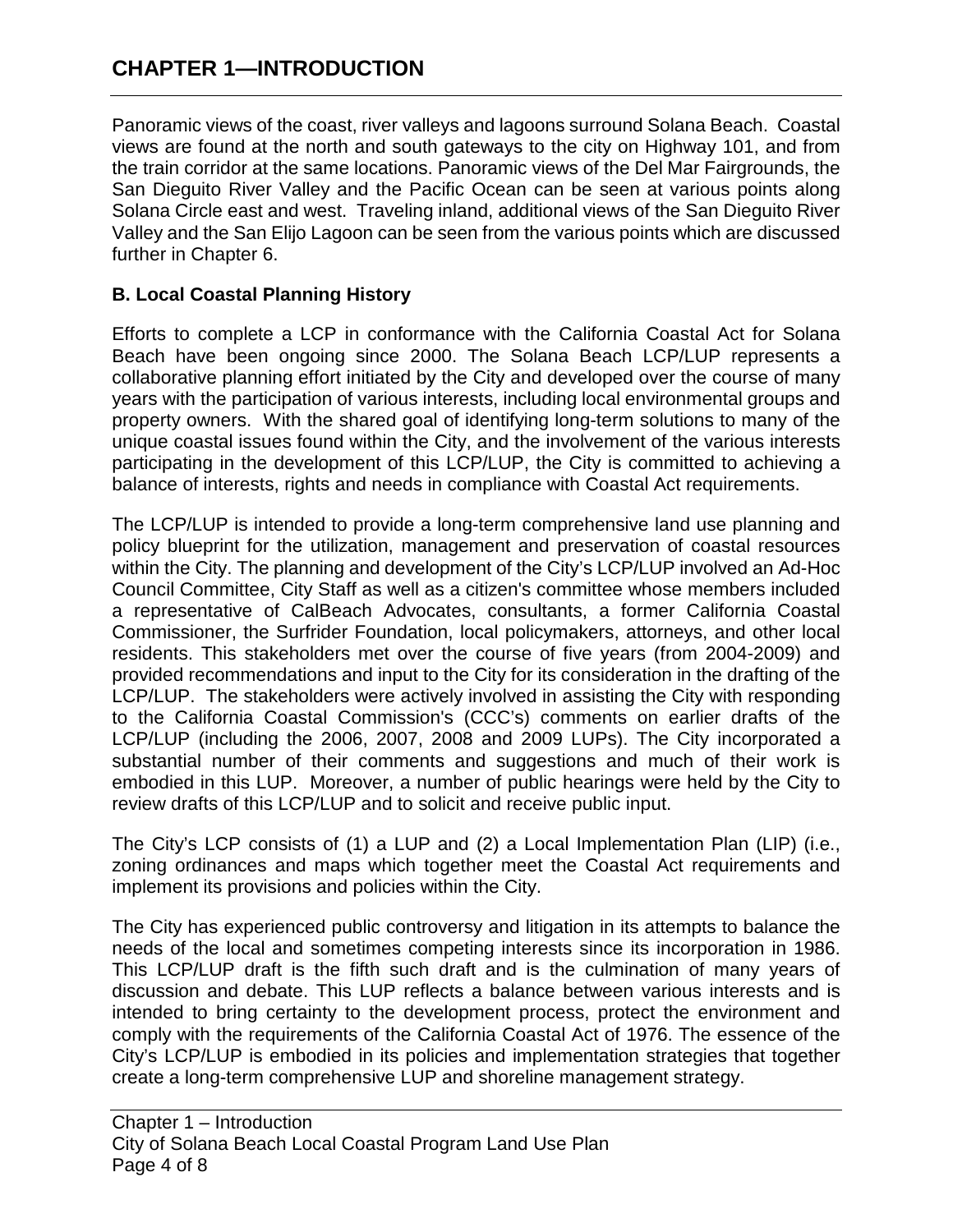The LCP/LUP provides benefits for the community including:

#### LCP/LUP Benefits:

- Promotion of a sandy beach for recreational and shoreline protective benefits;
- Promotion of sand retention devices, including submerged multi-purpose reefs, designed to provide retention, recreation and habitat benefits;
- Improved maintenance of existing and new bluff retention devices (e.g., seawalls, engineered infills, upper bluff devices) to minimize their scope, maximize the preservation of natural beach and bluff, for aesthetics and safety;
- Mitigation for the adverse impacts of bluff retention devices on the beach through payment of fees incident to permit approvals with the funds to be used for beach restoration and related beach, surfing, recreation and similar projects.
- Recognition of the importance of a wide sand beach, natural bluffs, surf breaks, and other recreational resources for residents, visitors and businesses;
- Controls to prevent new development in geologicially unstable areas; and,
- Restrictions so that no new bluff retention devices are allowed on the beach unless all other reasonably feasible options for protecting bluff top principal structures are deemed infeasible, and when allowed, that they are as small as possible, and aesthetically managed and maintained to minimize their impacts.
- Potential for improved public safety.
- Streamlined permit approval process for bluff retention devices that meet certain reasonable pre-approved criteria;
- Recognition of private property rights including the right to protect and maintain existing blufftop homes. Tools to align applicable provisions of the City's land development policies and regulations and municipal code with the current requirements of state law through the adoption of the LCP;
- Increased local control as the City will be authorized to approve projects in the coastal zone, in a streamlined manner, without a need for CCC hearing;
- Protection of City facilities and infrastructure over time;
- Provisions to encourage visitor serving commercial uses;
- Provisions to protect coastal access, public views, and enhance public parking near the beach;
- Protect environmentally sensitive habitat;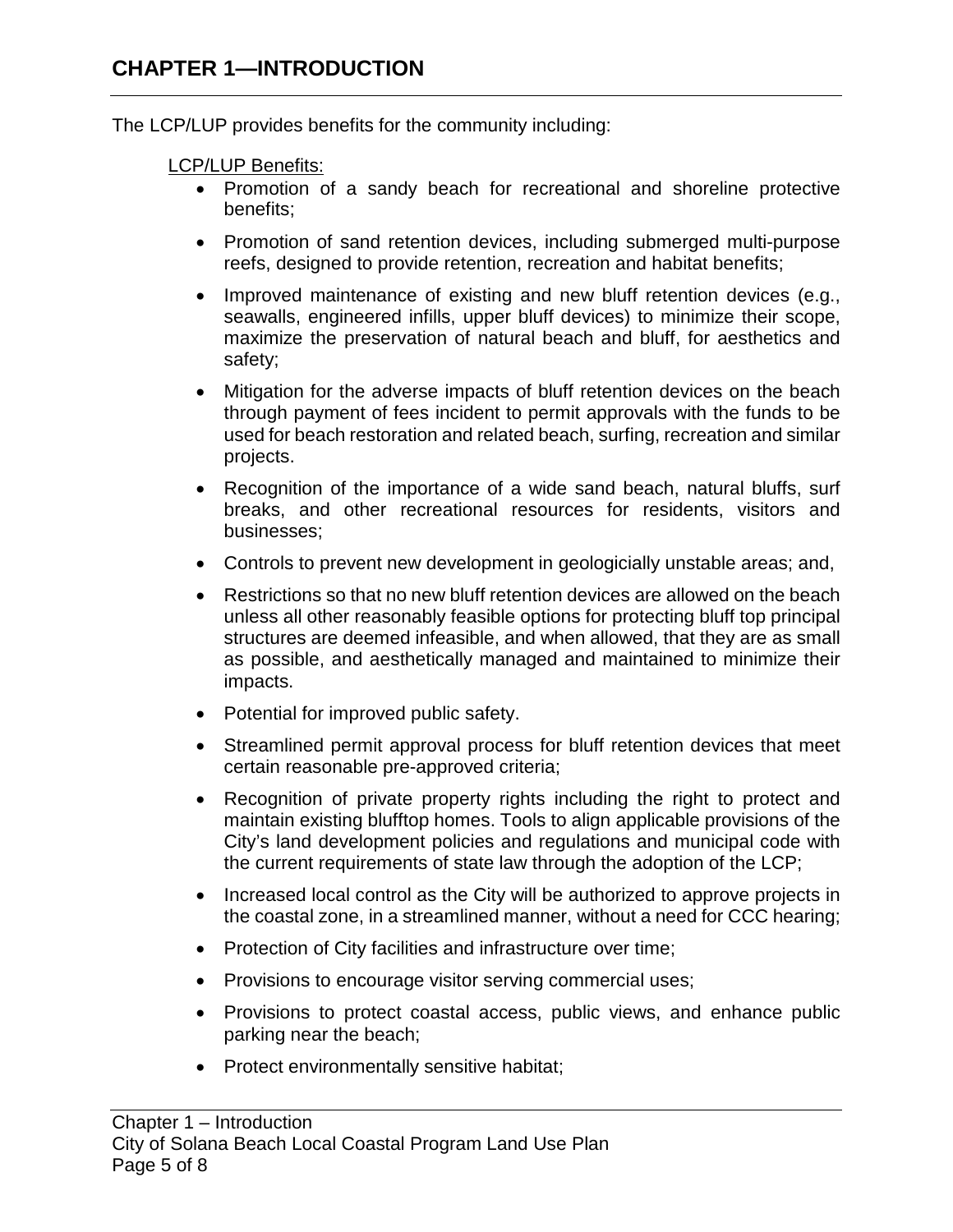- Protect biological and archaeological resources;
- Framework for long term planning to address coastal erosion; and,
- Potential increase in tax revenues resulting from establishment and maintenance of a wide sandy beach with an expected increase in tourism and visitor spending resulting in more Transient Occupancy Taxes (TOT), sales taxes, increased property values, and increases in the local share of property taxes.

### **C. The California Coastal Act**

In October 1972, the United States Congress passed Title 16 U.S.C. 1451-1464, which established a federal coastal zone management policy and created a federal coastal zone. By that legislation, the Congress declared a national interest in the effective management, beneficial use, protection and development of the coastal zone in order to balance the nation's natural, environmental and aesthetic resource needs with commercial-economic growth. The Congress found and declared that it was a national policy "to encourage and assist the states to exercise effectively their responsibilities in the coastal zone through the development and implementation of management programs to achieve wise use of the land and water resources of the coastal zone giving full consideration to ecological, cultural, historic, and aesthetic values as well as to the need for economic development (16 U.S.C. 1452b)". As a result of that federal enactment, coastal states were provided a policy and source of funding for the implementation of federal goals.

The California Coastal Zone Conservation Act of 1972 (Proposition 20) was a temporary measure passed by the voters of the state as a ballot initiative. It set up temporary regional coastal commissions with permit authority and a directive to prepare a comprehensive coastal plan. The coastal commissions under Proposition 20 lacked the authority to implement the Coastal Plan but were required to submit the Plan to the legislature for "adoption and implementation."

The California Coastal Act of 1976 is the enacting law approved by the State Legislature. The Coastal Act established a different set of policies, a different boundary line, and different permitting procedures than Proposition 20. Further, it provides for the transfer of permitting authority, with certain limitations reserved for the State to local governments through adoption and certification of an LCP by the CCC.

The LCP is a comprehensive long-term planning blueprint prepared by the City as required by the California Coastal Act (Coastal Act) of 1976. The Coastal Act is intended to ensure that coastal areas of California are developed in a manner responsive to public objectives. The Coastal Act establishes these public objectives as policies, which must be incorporated into a LCP.

An LCP is defined as "a local government's land use plans, zoning ordinances, zoning district maps, and within sensitive coastal resources areas, other implementing actions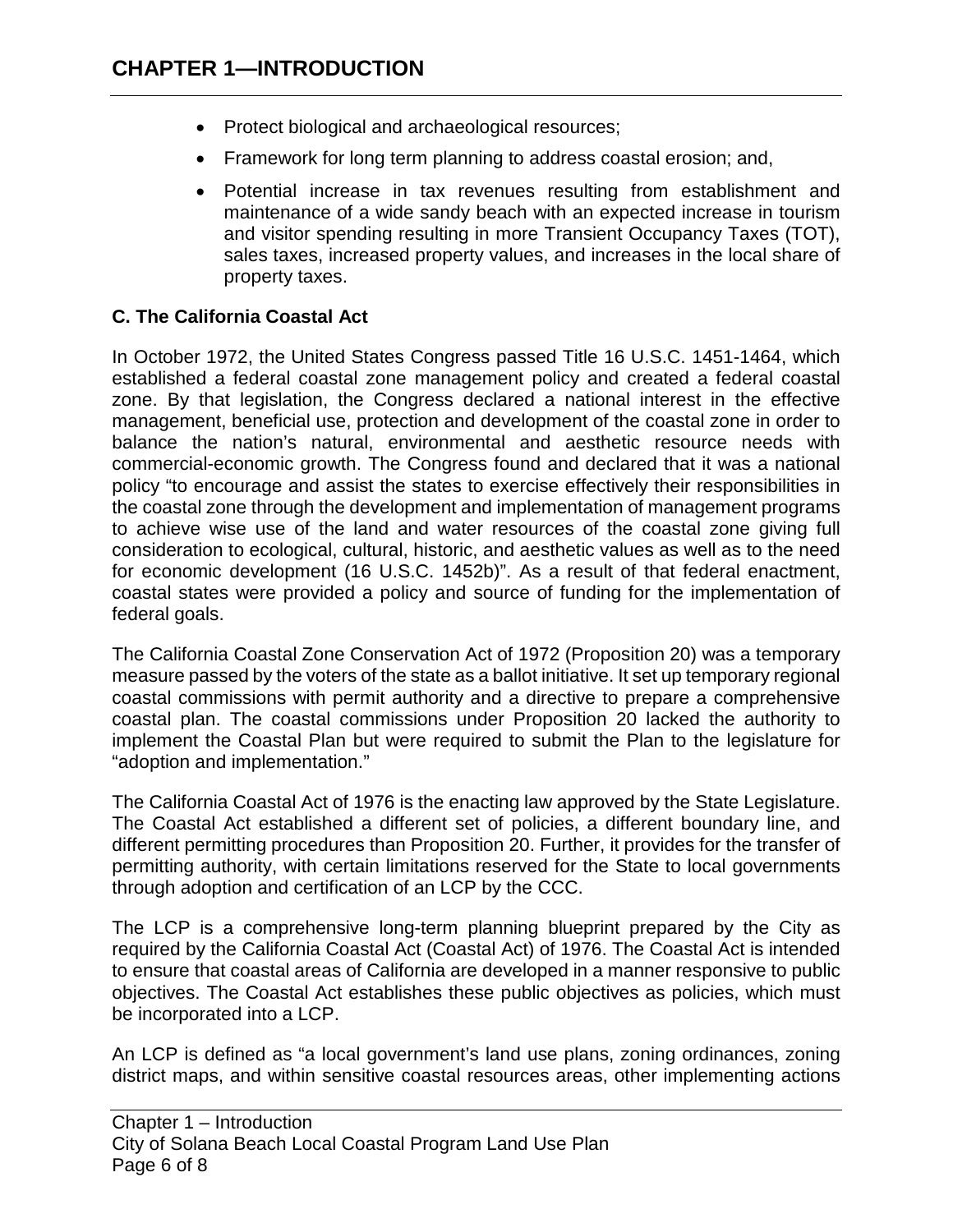which when taken together meet the requirements of and implement the provisions and policies of [the Coastal Act] at the local level" (PRC Section 30108.6). The LUP is defined as "the relevant portion of a local government's general plan, or local coastal element which are sufficiently detailed to indicate the kinds, location, and intensity of land uses, the applicable resource protection and development policies, and where necessary, a listing of implementing actions" (PRC Section 30108.5).

The LCP zoning ordinance, district maps and other implementing actions are required to conform with, and be adequate to carry out the LCP/LUP. After certification of the LCP, (including the LUP and the LIP), the review authority for new development within the City of Solana Beach, including most state and federal government proposals, transfers from the CCC to the City with some exceptions in certain geographic areas. The CCC retains original permit jurisdiction submerged lands, tidelands, and public trust lands (PRC Section 30519). In authorizing CDPs after LCP certification, the City must make the finding that the development conforms to the certified LCP. Any amendments to the certified LCP will require review and approval by the CCC prior to becoming effective. In addition, certain types of development and development within certain geographic areas approved by the City after certification of the LCP are appealable to the CCC (PRC Section 30603) and include:

- (1) Developments approved by the local government between the sea and the first public road paralleling the sea or within 300 feet of the inland extent of any beach or of the mean high tideline of the sea where there is no beach, whichever is the greater distance.
- (2) Developments approved by the local government not included in paragraph (1) that are located on tidelands, submerged lands, and public trust lands, within 100 feet of any wetland, estuary, or stream, or within 300 feet of the top of the seaward face of any coastal bluff.
- (3) Developments approved by the local government not included with paragraph (1) or (2) that are located in a sensitive coastal resource area.
- (4) Any development approved by a coastal county that is not designated as the principal permitted use under the zoning ordinance or zoning district map approved pursuant to Chapter 6 (commencing with Section 30500).
- (5) Any development which constitutes a major public works project or a major energy facility.

The grounds for an appeal of an approval of a permit are limited to an allegation that the development does not conform to the standards set forth in the certified LCP or the public access policies of the Coastal Act. In addition, the grounds for an appeal of a denial of a permit for a major public works project or major energy facility referenced in number five above are limited to an allegation that the development conforms to the standards set forth in the certified LCP and the public access policies of the Coastal Act.